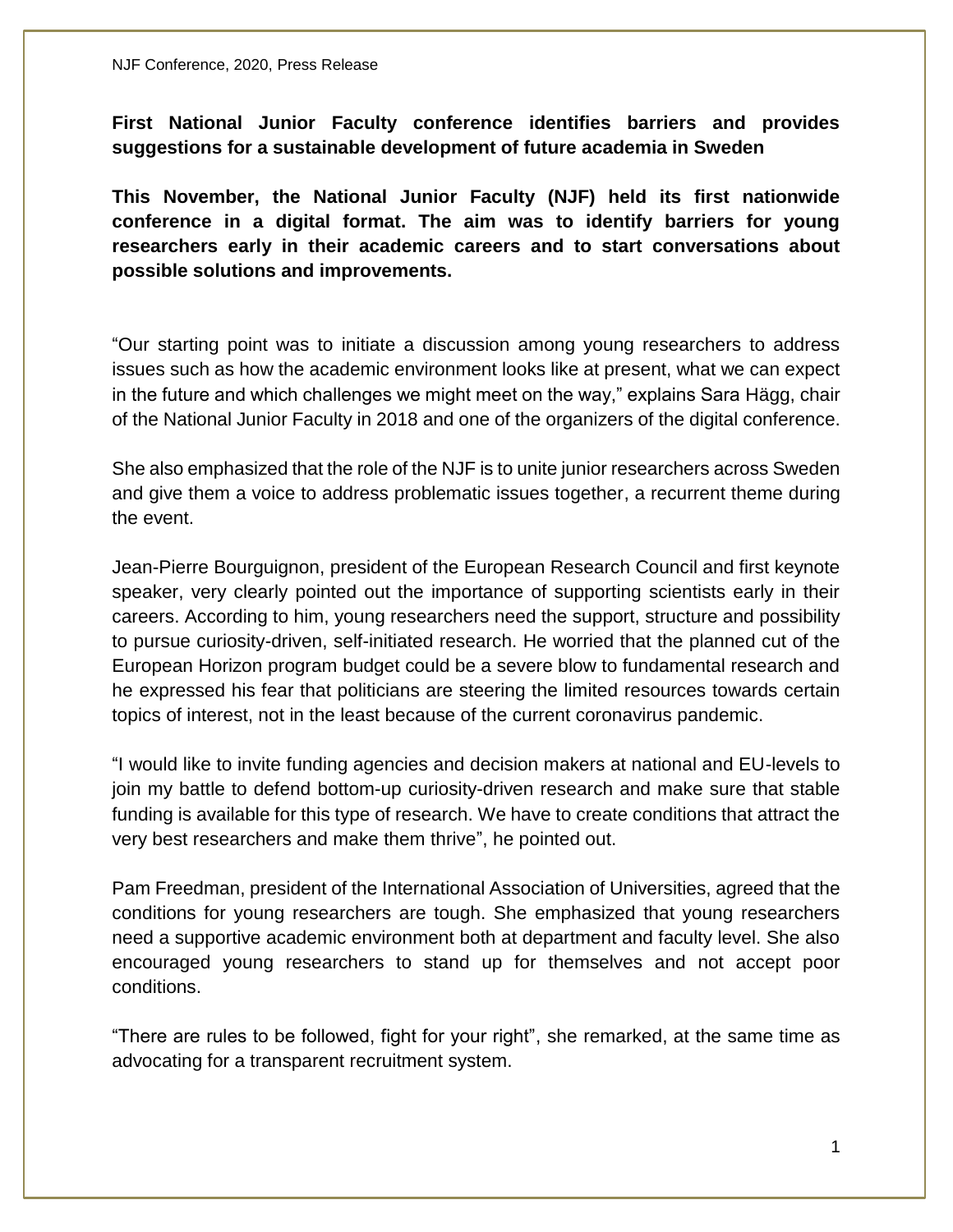The second keynote was delivered by Michelle King, the Director of Inclusion at Netflix, and a writer, advocate, and leading global expert in organizational culture. She impressed upon the audience how creating a culture that enables and values difference and orients away from the lean-in philosophy where women are encouraged to fit into a man's world enables a successful and happy workplace.

"We all deserve the freedom to be ourselves at work and to be valued for this", she emphasized.

An important factor is to recognize and acknowledge inequalities and barriers. A major barrier to inequality is the denial that problems even exist and according to her, academic culture might be even harder to change than corporate structures. One solution is to stand up for each other and call out unequal behavior.

Karin Åmossa, from SULF, also reminded the attendees of the power of the trade unions. One problem of the current academic environment is the prevalence of back-to-back fixed-term positions, which creates insecurity and stress. The union has also called for clear and predictable career pathways, leading to permanent positions and petitioned the government to give more direct funding to the universities allowing better budget planning and financing of academic staff.

Sweden's first NJF Conference was supposed to be held in-person in May 2020 but it was postponed to virtual mode due to the COVID19 situation. More than 300 participants from different universities across Sweden registered and engaged virtually with all invited speakers at the main chat and breakout rooms. Mo Segad, the chair of the NJF conference and one of the organizers, described the current situation as serious.

"There is a need for a clear and effective communication channel with the next-generation researchers to sort out and solve all the challenges. I see the accomplishment and the great success of this conference as a hope for all early and mid-career researchers to have a positive lifelong career in academia", he concludes.

## **The invited speakers and panelists of the NJF conference were:**

Jean-Pierre Bourguignon, President of the European Research Council Michelle King, a leading global expert in organizational culture, writer, advocate and director of inclusion Maria Thuveson, Director of the Swedish Research Council (VR)

Tobias Krantz, Special investigator, Sweden's National Research Infrastructure